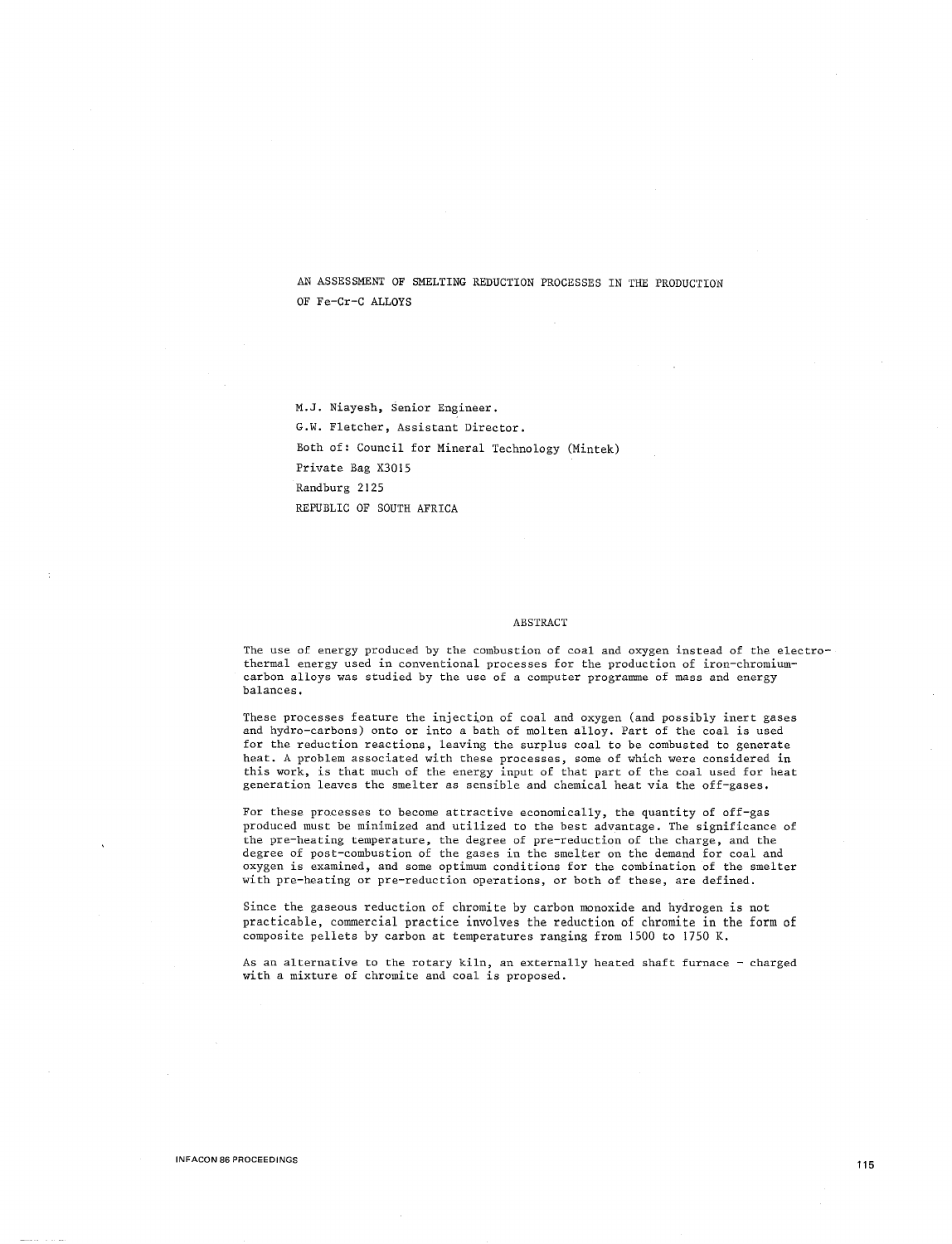## GENERAL DESCRIPTION OF THE PRODUCTION OF FERROCHROMIUM ALLOYS

The high-carbon ferrochromium of international commerce - also called charge chrome - has a typical composition of 52 to 55 per cent Cr, 34 to 37 per cent Fe, 6 to 8 per cent C, and 3 to 5 per cent Si. At present it is produced mainly in three-phase submerged-arc furnaces. In South Africa, chromite that typically analyses 43 to 46 per cent  $Cr_2O_3$ , 16 to 20 per cent FeO, 6 to 7.5 per cent  $Fe<sub>2</sub>0<sub>3</sub>$ , 2.5 to 3.5 per cent  $Si0<sub>2</sub>$ , 11 to 12 per cent Mg0, and 14 to 15 per cent  $A_{2}^{2}$ O<sub>3</sub> is employed. The carbonaceous reductant is a coke or char, which is produced from a bituminous coal containing 57 per cent fixed C, 12 per cent ash, 28.5 per cent volatile material, and 2.5 per cent moisture.

The electrical energy required per ton of alloy produced by this route is 3500 to 4000 kW.h. This high consumption, coupled with increased electricity costs, has led to a consideration of methods whereby its use may be decreased by the **substitution of alternative energy sources.** 

In the iron and steel industry, travelling grates, rotary kilns, fluidized beds, and shaft furnaces are employed for the pre-heating (usually associated with the pre-reduction) of raw materials. In the ferrochromium industry, the rotary kiln has gained the greatest acceptance for the pre-heating and prereduction.

The Outokumpu Oy process employs a vertical shaft, the upper part of which is heated by fuel-oil burners to harden chromite pellets that are subsequently pre-heated in a rotary kiln. In that kiln the heat is supplied by the combustion of the offgases from the closed submerged-arc electrical furnace. A vertical annular shaft fired with fuel gas and air is employed by Kuromoto Iron Works of Nippon Kokan (NKK) in Japan to harden chromite pellets before charging them hot to an electrical **furnace.** 

A travelling-grate kiln, heated by the off-gas of

### PRE-REDUCTION

Composite pellets (chromite and coke fines) are currently pre-reduced in a rotary kiln fired by pulverized coal and air at the CMI plant in South Africa. The degree of pre-reduction attained is about 55 per cent for chromium and 80 per cent for **iron.** 

A recent Kawasaki patent(2) describes the prereduction of chromite in a fluidized-bed reactor by the introduction of methane together with hot **reducing gas.** 

The shaft furnace is widely used in the iron and steel industry for the gaseous reduction of iron-ore pellets and lumps, e.g. Midrex or Hyl processes. **There is no practical process for the gaseous reduc**tion of chromite in a shaft furnace because of the **different reduction characteristics of chromite and** 

The options for the reduction of electrical-energy consumptions are:

- (I) pre-heating of the charge of ore, reductant, and fluxes,
- (2) pre-reduction of the charge, and
- (3) the use of the energy produced by the combustion of a suitable fuel and oxygen for the replacement of part or all of the electrical energy required in smelting.

The Council for Mineral Technology (Mintek) has devised a computer programme for mass and energy balances, called CHEMHEAT, which it uses to evaluate each of the electrical-energy saving steps in an attempt to define optimum combinations of these options.

In the present work, the energy unit kilowatt hour per ton of molten alloy is used to facilitate comparisons with the dominant electrical process, Gas volumes are given in normal cubic metres ( $Nm^3$ ) at 760 mm Hg and 273 K.

## PRE-HEATING

the pre-reduction kiln is used at the plant of Consolidated Metallurgical Industries (CMI) at Lydenburg, South Africa to dry and harden composite pellets made from chromite-ore and coke fines. These pellets are subsequently pre-reduced in a coal-fired rotary kiln(!).

Figure 1 presents a plot of the savings of unit energy consumption (in kilowatt hours per ton), as a function of pre-heating temperatures up to 1500 K. Two cases are presented, viz ore alone, and the total charge of ore, coke, and flux. This energy saving therefore has to be met from an alternative **source.** 

The maximum energy saving at 1500 K for pre-heating of the whole charge represents 880 kW.h per ton of alloy - a reduction of some 26 per cent from 3350 kW.h/t predicted by the CHEMHEAT programme for no pre-heating.

**iron ores. The solid-state reduction of iron oxides**  by CO and  $H_2$  proceeds to nearly 100 per cent at a satisfactory rate in the temperature range between 1000 and 1300 K in the presence of up to 35 per cent of the oxidant gases produced (CO<sub>2</sub> and H<sub>2</sub>O). The gaseous reduction of chromite by CO in the absence of carbon starts at about 1500 K at a slow rate, and stops when the  $CO_{2}$  level reaches 0.1 per cent (3).

The theoretical energy requirement for the production of one ton of 55 per cent chromium alloy at 1500 K in the solid state is calculated to be about 2600 kW.h of which (Figure l) about 880 kW.h represents the energy necessary to heat the reactants to the process temperature. If this energy is to be met solely by the complete combustion of a coal of a heating value of 25 MJ/kg (7 kW.h/kg), the **minimum coal requirement will be about 370 kg of**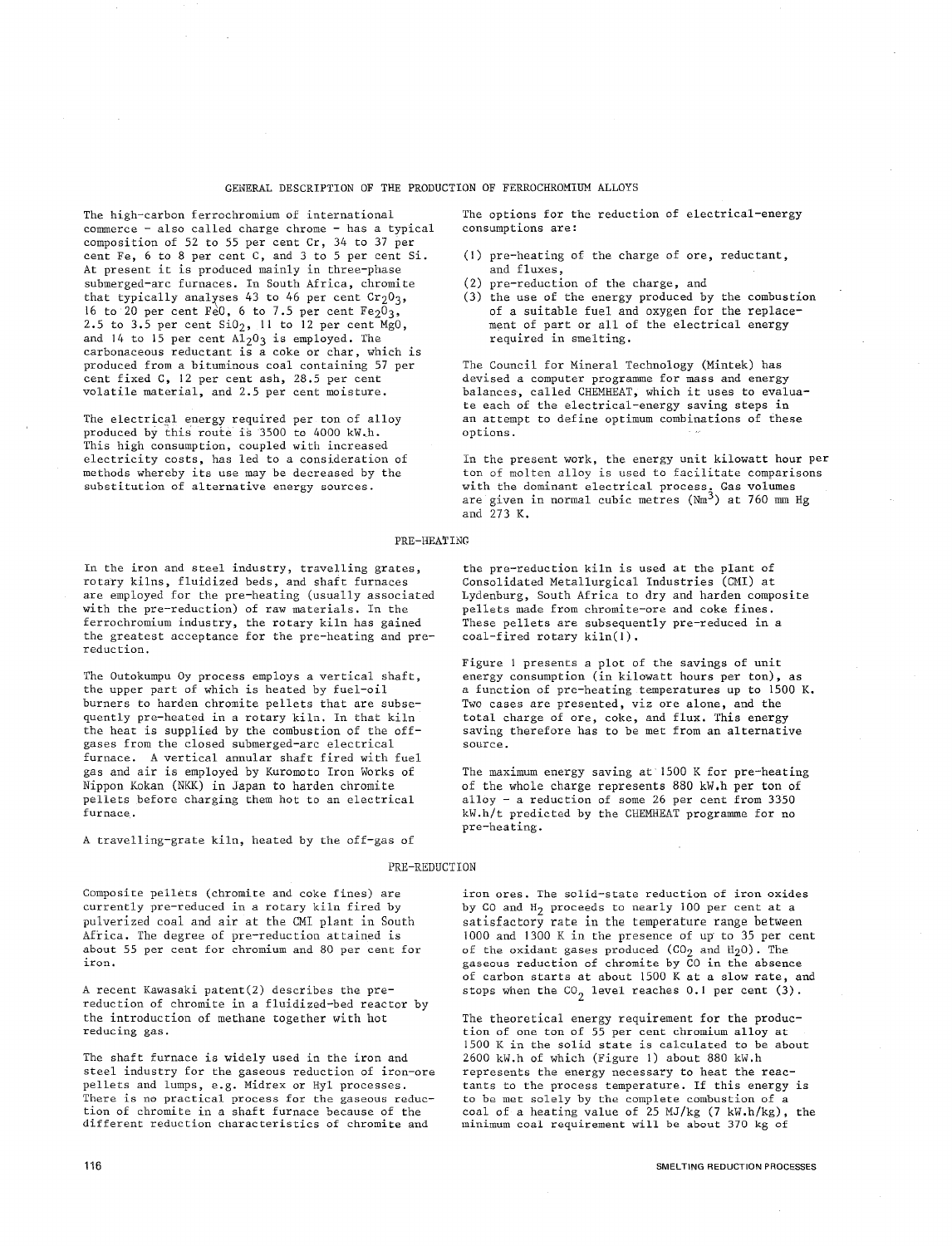coal per ton of alloy produced. Carbon is also required for the reduction reactions and for the formation of carbides. The mass of carbon required is about 350 kg per ton of alloy; this is equivalent to 432 kg of coke containing 81 per cent fixed carbon or 376 kg of coke containing 93 per cent fixed carbon. If the energy required for prereduction is to be supplied from the sensible heat of a hot gas with a C<sub>p</sub> of 0.407 x 10<sup>-3</sup> kW.h/Nm<sup>3</sup> per<br>degree in the temperature range between 1750 and 1500 K, then the volume of gas required will be

Completion of the reduction reactions and separation of the alloy from the slag usually takes place in electric-arc furnaces (open-, submerged-, or plasmaarc furnaces), but can be conducted in a coaloxygen smelter.

## Electric Smelting

Electric-arc furnaces are commonly used at present for the final smelting of charges that have been subjected to various degrees of pre-heating and<br>pre-reduction. The off-gas of these furnaces mostly CO - has a heating value of 3 to 3.5 kW.h/Nm<sup>3</sup>, the quantity of off-gas depending essentially on the degree of pre-reduction of the charge, as shown in Figure 4.

The energy - sensible and combustion - of the offgas of the electric-arc furnace that is available for pre-heating of the charge depends on the heattransfer efficiency of the pre-heating reactor, which is defined as:

Energy transferred to the charge Sensible+combustion energies of the off-gas x lOO.

The energy recovery for heat-transfer efficiencies of 100 per cent, 50 per cent, and 30 per cent are shown in Figure 5.

Figure 6 is a combination of Figures 5 and 1, from which the maximum attainable pre-heating temperature of the charge at a heat-transfer efficiency of 30 per cent for the pre-heater can be determined, and hence the energy recovery that is feasible.

### Coal-oxygen Smelting

The chemical energy obtained from the combustion of coal and oxygen can be used for the smelting of chromium ore that has been subjected to various degrees of pre-heating and pre-reduction to ferrochromium(4-6), as shown in Figure 7.

The volume of the off-gas of these smelters depends not only on the degree of pre-reduction of the charge but on the pre-heating temperature, the quality of the ore, coal, and fluxes, the quantity of the fluxes, the process and off-gas temperatures, and the degree of post-combustion of the off-gas in the smelter. Post-combustion is defined as:

$$
n_{\text{CO}} = \frac{\text{\%CO}_2}{\text{\%CO} + \text{\%CO}_2} \times 100.
$$

Figure 8 shows, for a typical case the mass of coal and the volume of oxygen required, and the volume of

# about 23 000  $Nm^3$  per ton of alloy.

Figure 2 represents a plot of energy consumption (kilowatt hours per ton of alloy) versus the degree of pre-reduction of chromium for charge temperatures of ambient, 1300 K and 1500 K. The net energy saved by pre-reduction in these three cases is shown in Figure 3. This energy is approximately that required for the solid-state pre**reduction operation where, for example, silicon is**  not reduced.

## MELTING AND SMELTING

the off-gas produced by a coal-oxygen smelter charged with pre-heated, pre-reduced composite pellets. The pellets, which had been made from an initial charge mass of 1850 kg of chromite and 487 kg of coke fines to have a total mass of 1800 kg after pre-reduction (55 per cent reduction of Cr and 80 per cent reduction of Fe), had been preheated at 1300 K. The degree of post-combustion of the off-gas was from 5 to 30 per cent. The basis is the production of one ton of alloy at process and off-gas temperatures of 2000 and 1900 K respective1y. The slag basicity, defined as

$$
\frac{\text{%2a0 + %Mg0}}{\text{%5i0}_{2}}
$$

is about 1. The heating value of the off-gas depends on the degree of post-combustion and varies from 3.13 to  $2.33 \text{ kW.h}/\text{Nm}^3$ .

The large amounts of off-gas with a high potential for energy recovery that arise from these processes **and, in particular, the costs associated with this**  energy source makes it economically necessary to use them for drying, pre-heating and pre-reduction.

The pre-heating temperatures were varied between 300 and 1300 K and so was the degree of prereduction (O to 100 per cent of Cr) at a degree of post-combustion of the gas of 25 per cent while the other process conditions were kept unchanged. Figure 9 shows the resultant volumes of off-gas, which have a constant heating value of about  $2.5 \text{kw.h}/\text{Nm}^3$ .

The dependence of the off-gas energies for a charge pre-heated to 1300 K (the lowest curve of Figure 9) under the previous process conditions on the degree of pre-reduction of the charge is illustrated in Figure JO. It is assumed that the off-gas enters the pre-treatment reactor at 1900 Kand leaves at 600 K. The sum of both energies and half of this sum, representing heat-transfer efficiencies of 100 and 50 per cent, are also shown in Figure 10.

Figure 11 is a combination of Figures 10 and 3, and represents the maximum achievable degree of prereduction of Cr at heat-transfer efficiencies of 100 and 50 per cent by the utilization of the energy from the smelter off-gas under the process conditions defined.

If higher degrees of post-combustion are employed in the smelter, the heating value of the off-gas falls to the point where the contribution of energy due to the combustion of the gas is small. The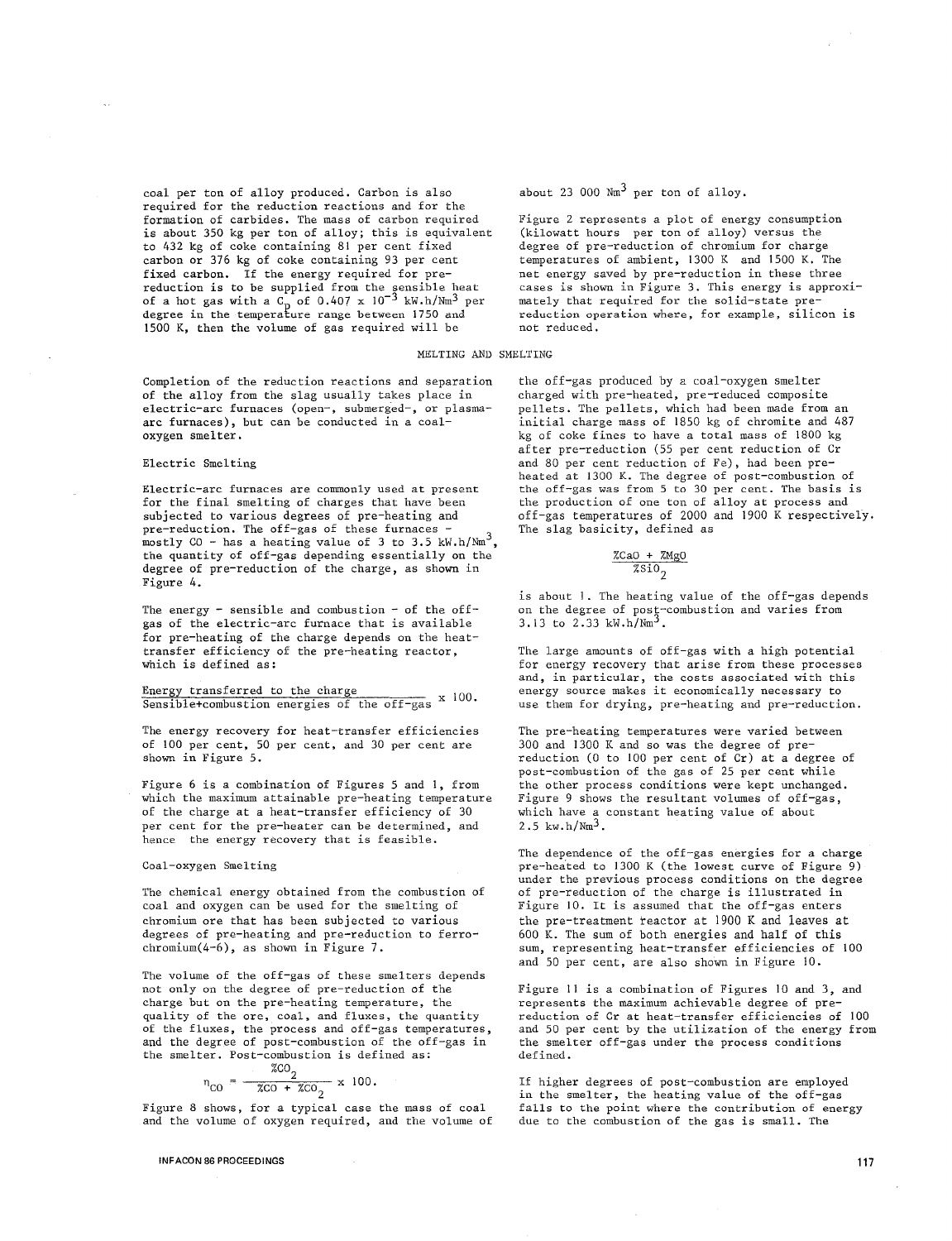sensible heat of the off-gas is, however, still available.

The dependence of the volume of the off-gas per ton of alloy produced in a coal-oxygen smelter charged with unreduced but pre-heated materials is shown in Figure 12 as a function of the degree of post-combustion of the gas of between 30 to 80 per cent. It also demonstrates the demand for coke and oxygen for a charge pre-heated to 1200 K.

It can be seen that, at high degrees of the postcombustion of the gas, the volume of the off-gas produced is not influenced much by the preheating temperature of the charge and, at the 80

per cent post-combustion level, the gas volume is about  $1100 \text{ Nm}^3$  per ton of alloy or about half that produced at a post-combustion of 30 per cent. As the mean heat capacity (C<sub>p</sub>) of the gas is 0.7 x 10<sup>-3</sup> kW.h/Nm3 per degree, because of the increase in the COz content, the utilization of the sensible heat of the  $1100 \text{ Nm}^3$  of off-gas (per ton of alloy) at 1900 K depends on the outlet temperature of the gas from the pre-heating reactor, as shown in Figure 13.

Figure 14, which is a combination of Figures 13 and 3, demonstrates the maximum pre-heating temperature of the charge that can be achieved by utilization of the energy of the smelter off-gas in a pre-heater.

**DISCUSSION** 

## Pre-heating

In general, pre-heating is an attractive option. It can be deduced from Figure 1 that an average of about 45 kW.h/t can be saved for each 100 degrees of pre-heating temperature if only the ore is preheated, and about 70 kW.h/t if the total charge is pre-heated.

If a rotary kiln is employed, the movement of the charge can be arranged to be countercurrent to that of the hot gas; where composite pellets are used, the low-level heat can be used to dry and harden the pellets. When a fluidized bed is employed with a fine ore, the operation is not countercurrent unless multiple stages are used. A temperature limit of 1430 K is found when coal is present with the ore. Without coal, 1700 K is achieved(7). This operation may involve the combustion of, for example, the off-gas from a plasma furnace treating an unreduced charge. A single-bed fluidized reactor operating under these conditions has a thermal efficiency of about 30 to 35 per cent and can, according to Figure 6, pre-heat the ore to 1700 K or the whole charge to 1300 K.

Although the countercurrent rotary kiln has a higher thermal efficiency than the fluidized bed (45 to 80 per cent is reported for a wide range of applications (8)), the difference in energy savings is probably not sufficient to justify the much greater capital and operating costs.

Pre-reduction

For a charge fed at ambient temperature, a 1 per

cent increase in the degree of chromium reduction will result in an energy saving of about 21 kW.h/t in the subsequent smelting (Figure 3). If the charge has been pre-heated to 1500 K, the saving due to pre-reduction falls to about 16.5 kW.h/t.

Unlike pre-heating, which is limited by the amount of energy that can be transferred to the smelter owing to constraints on the pre-heating temperature, pre-reduction up to 100 per cent is theoretically possible. However, because of the slow rate of reduction of chromite, especially at high degrees of reduction, pre-reduction in a rotary kiln is usually limited to about 55 per cent of the chromium.

As already mentioned, the use of the shaft furnace for the pre-reduction of chromite has not been reported as yet. A possibility for development along these lines is the adaptation of the Kinglor-Metor (K-M) process(9), which was developed for iron-ore reduction in the 1970s, to the pre-reduction of chromite. In this process, the shaft is heated externally by the combustion of any fuel (smelter off-gas can be used as well as the shaft top-gas), and combustion can be substantially complete. The shaft would be charged with a prepared mixture of finely divided chromite and coal or coke. During its passage down the shaft, the charge sinters and contracts, thus being relatively free from friction with the walls of the shaft and hence undergoing a high degree of pre-reduction. Such a process would be well suited to a coal-oxygen smelter using moderate degrees of post-combustion (about 25 per cent).

## ACKNOWLEDGEMENTS

This paper is published by permission of the Council for Mineral Technology (Mintek).

#### REFERENCES

I. T.R. Curr and F.M. Marjoribanks. "A Computer Programme for the Evaluation of Process Routes in the Production of Ferrochromium", Report M56, Council for Mineral Technology, Randburg, South Africa, 1983. 44 PP•

2. T. Hamada *et al.,* "An Operating Method of Prereducing Furnace of Fluidized Bed , Technological Research Institute, Kawasaki Steel Corporation, Japan Patent No. Showa 58-80706.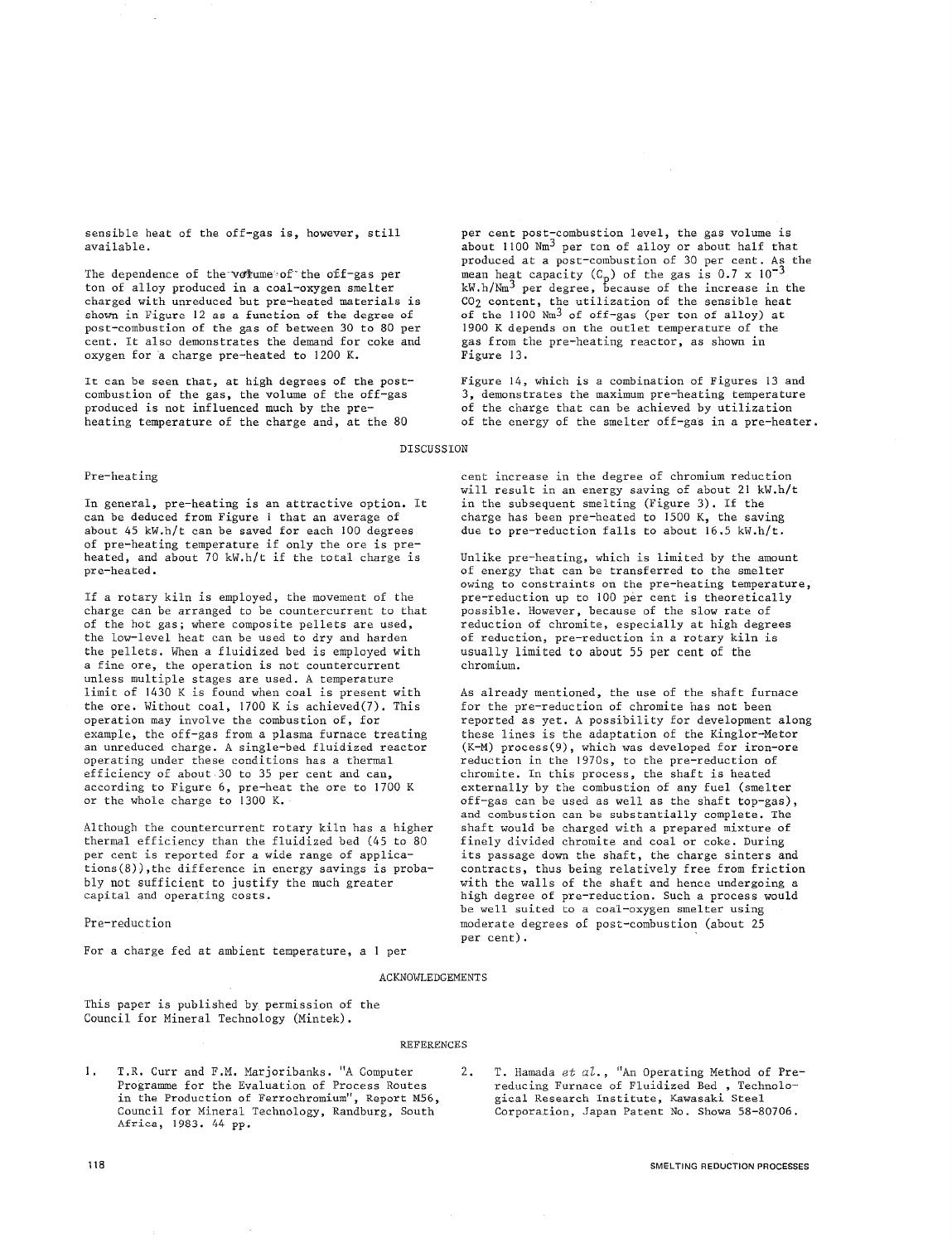- 3. W.J. Rankin, "Solid-state Reduction by Graphite and Carbon Monoxide of Chromite from the Bushveld Complex", Report 1957, National Institute for Metallurgy, Randburg, South Africa, 1978. 22 pp.
- 4. H. Katayama *et al.,* "Process for Production of High-chromium Alloy by Smelting Reduction", Nippon Steel Corporation and Japan Metals and Chemicals Co Ltd, S. Afr. Patent No. 84/8960.
- 5. T. Miyashita *et al.,* "Method for the Production of Ferrochromium and the Rotary Furnace used therefore", Nippon Kokan Kabushiki Kaisha, Japan, S. Afr. Patent Application No. 82/5171.
- 6. Anon., "New iron-making/ferro-alloy reduction process", *Iron and Steel Engineer* (May 1983) p. 68.
- 7. W. Meihack, Council for Mineral Technology, Randburg, South Africa, Private Communication, 1986.
- 8. A.A. Hejja, "Rotary Kilns in the Metallurgical Industry", Research Report no. I, Department of Metallurgy, University of the Witwatersrand, South Africa, 1976.
- 9. R. Ferrari and F. Colautti, "The Kinglor-Metor Process - Direct Reduction using a Solid Reducing Agent", *Iron and Steel Engineer* 52 (5) (May 1975) pp. 57-60.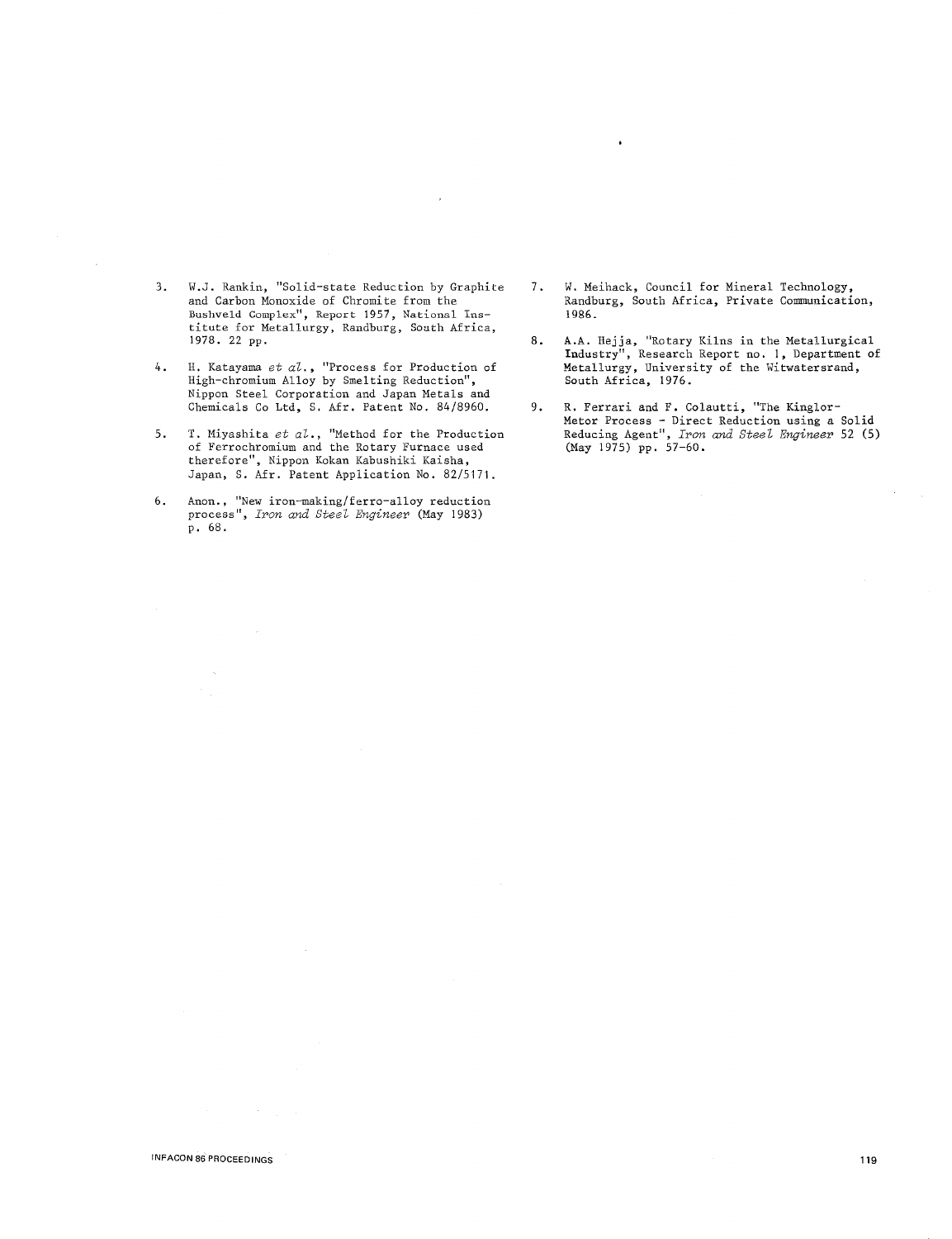

Fig. 1.-Energy saved by pre-heating



Fig. 3.-Energy saved by pre-reduction Heat transfer efficiency:  $.100\%$ 3000 50% 30% Sensible heat Unit energy recovery (kW·h/t)  $Combustion + sensible heat$ 2000



Fig. 5.--Available energy of the off-gas of an EAF



Fig. 2.-Dependence of energy requirement on pre-reduction



Fig. 4.-- Off-gas volume versus degree of pre-reduction in an EAF





off-gas of an EAF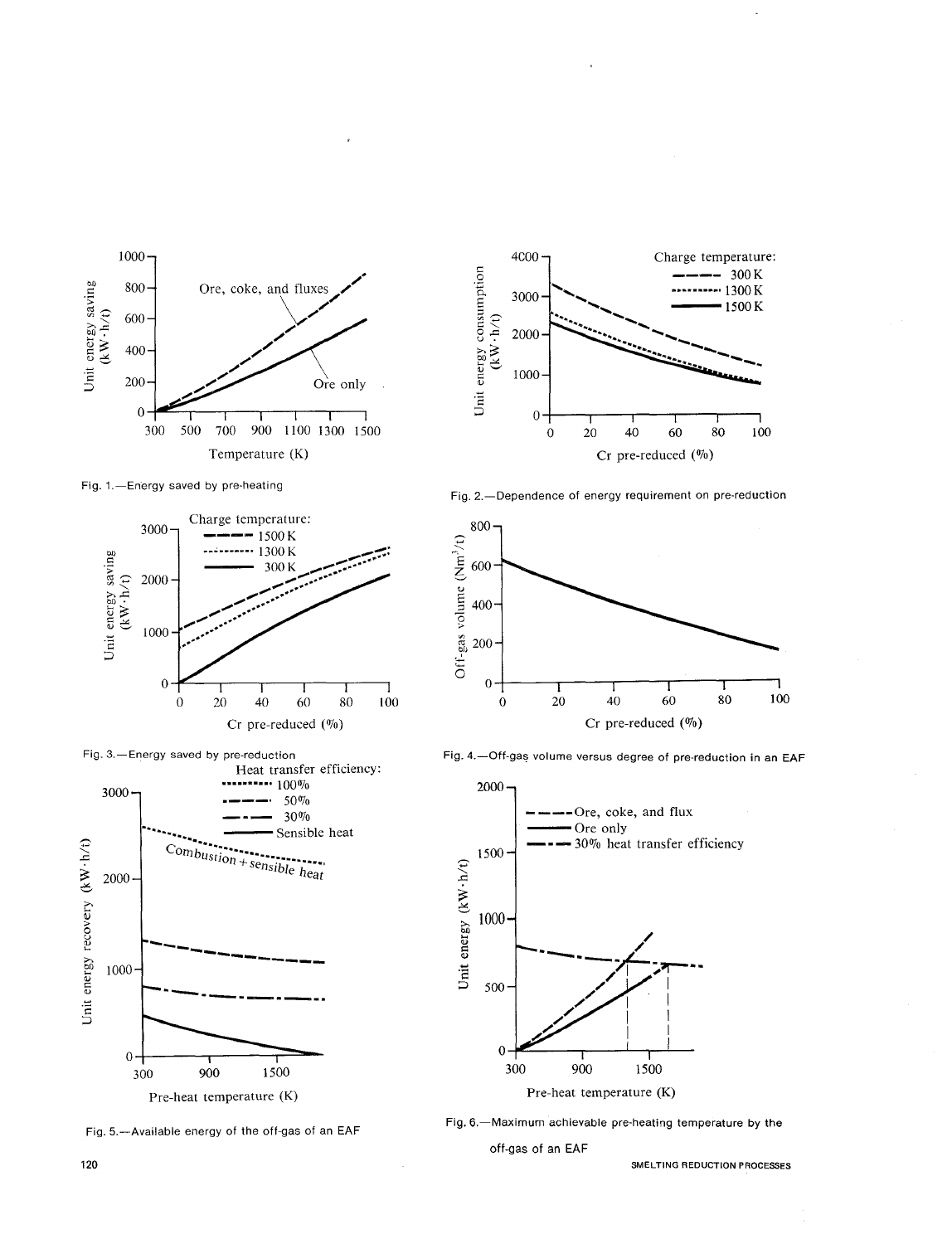**INTACON SO TROOMEDINGS** 



 $\bar{z}$ 

Fig. 7.-FeCr new production processes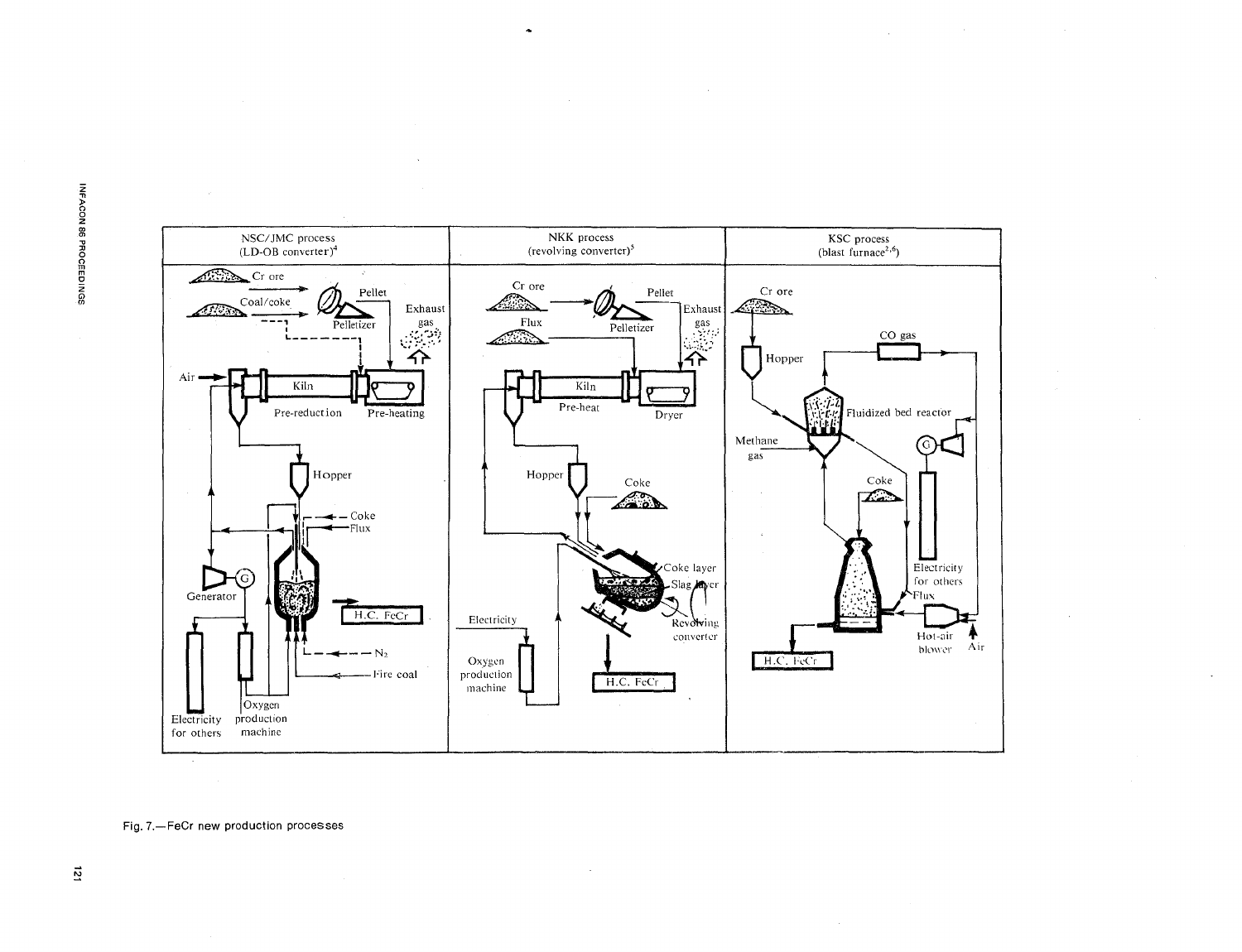

Fig. 8.-Off-gas volume, coal, and oxygen demand versus degree of post-combustion in a coaloxygen smelter (charge at 1300K)









Fig. 10. - Available energy of the off-gas ( $\eta_{\rm CO}$  = 25%) versus degree of pre-reduction in coal-oxygen smelting